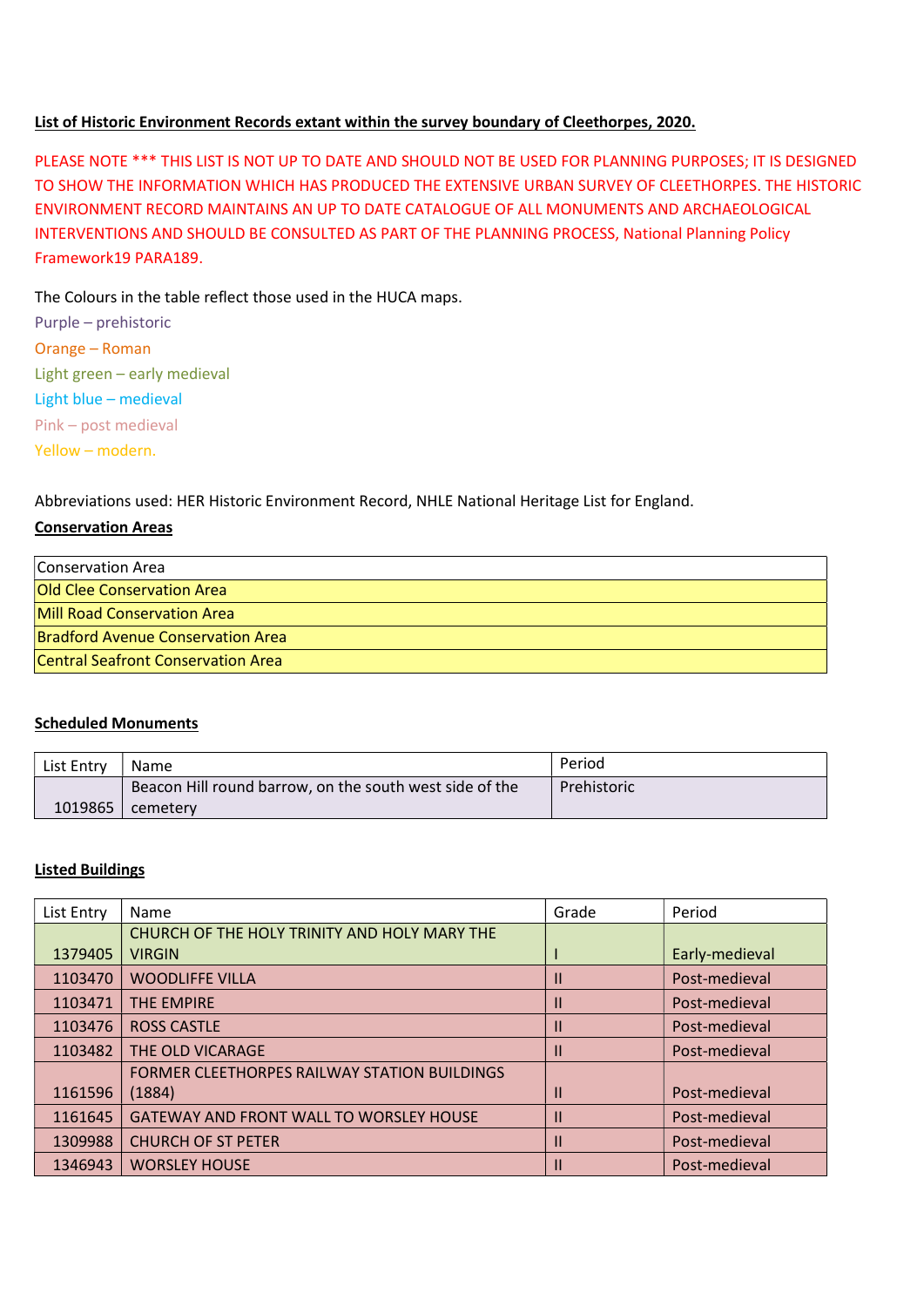|         | <b>RAILWAY STATION BUFFET AND ADJACENT STATION</b>   |               |               |
|---------|------------------------------------------------------|---------------|---------------|
| 1346944 | <b>BUILDINGS</b>                                     | $\mathbf{H}$  | Post-medieval |
| 1346979 | <b>THE KNOLL</b>                                     | $\mathbf{H}$  | Post-medieval |
| 1346980 | 42-45b Alexandra Road                                | $\mathbf{II}$ | Post-medieval |
| 1379398 | <b>SEASPRAY</b>                                      | $\mathbf{H}$  | Post-medieval |
| 1379402 | <b>STELLA MARIS</b>                                  | $\mathbf{H}$  | Post-medieval |
| 1379403 | <b>WHITE LODGE</b>                                   | $\mathbf{H}$  | Post-medieval |
| 1379407 | <b>OLD CLEE VILLAGE HALL</b>                         | $\mathbf{H}$  | Post-medieval |
| 1379410 | 60 and 62 Clee Crescent                              | $\mathbf{II}$ | Post-medieval |
| 1379411 | <b>CLEE HALL FARMHOUSE</b>                           | $II^*$        | Post-medieval |
|         | CATTLESHED RANGE 65M WEST OF CLEE HALL               |               |               |
| 1379412 | <b>FARMHOUSE</b>                                     | $\mathbf{H}$  | Post-medieval |
|         | STABLE GRANARY AND CARTSHED RANGE 38 METRES          |               |               |
| 1379413 | <b>WEST OF CLEE HALL FARMHOUSE</b>                   | $\mathbf{H}$  | Post-medieval |
|         | THRESHING BARN AND STABLE RANGE 50 METRES WEST       |               |               |
| 1379414 | OF CLEE HALL FARMHOUSE                               | $\mathbf{H}$  | Post-medieval |
| 1379846 | 2 Greethams Lane                                     | $\mathbf{H}$  | Post-medieval |
| 1103474 | <b>COUNCIL HOUSE</b>                                 | Ш             | Modern        |
|         | RAILINGS TO COUNCIL HOUSE ALONG CAMBRIDGE STREET     |               |               |
| 1103475 | <b>ELEVATION</b>                                     | Ħ             | Modern        |
|         | <b>FORMER AIR RAID SHELTER TO REAR OF NUMBERS 28</b> |               |               |
| 1103483 | <b>AND 30</b>                                        | $\mathbf{H}$  | Modern        |
| 1310050 | <b>ELECTRICITY BOARD SHOWROOMS</b>                   | Ш             | Modern        |
| 1451816 | <b>Cleethorpes War Memorial</b>                      | $\mathbf{H}$  | Modern        |

# Non-designated heritage assets

| <b>MonUID</b>  | Name                                                      | MonType               | Period                      |
|----------------|-----------------------------------------------------------|-----------------------|-----------------------------|
| <b>MNL2509</b> | Prehistoric Flint in Cleethorpes                          | <b>FLINT SCATTER</b>  | Prehistoric                 |
|                |                                                           | <b>OVAL BARROW?;</b>  | Early Neolithic to Early    |
|                |                                                           | <b>CREMATION;</b>     | Medieval (Dark              |
| <b>MNL1211</b> | Beacon Hill Barrow and Beacon                             | <b>ROUND BARROW;</b>  | Age/Saxon/Viking)           |
|                |                                                           |                       | Early Neolithic to Late     |
| <b>MNL2139</b> | Prehistoric Axe in Cleethorpes                            | <b>FINDSPOT</b>       | <b>Bronze Age</b>           |
| <b>MNL1206</b> | Bronze Age Axe in Cleethorpes                             | <b>FINDSPOT</b>       | <b>Bronze Age</b>           |
| <b>MNL1210</b> | Iron Age Coin in Cleethorpes                              | <b>FINDSPOT</b>       | Iron Age                    |
| <b>MNL1209</b> | <b>Roman Quern in Cleethorpes</b>                         | <b>FINDSPOT</b>       | Early Iron Age to Roman     |
| <b>MNL4291</b> | Possible Fortification in Clee or Cleethorpes             | <b>FORTIFICATION?</b> | <b>Roman to Medieval</b>    |
| <b>MNL1163</b> | <b>Roman Coin and Pottery in Clee</b>                     | <b>FINDSPOT</b>       | Roman                       |
|                |                                                           |                       | <b>Early Medieval (Dark</b> |
|                |                                                           | <b>PARISH CHURCH;</b> | Age/Saxon/Viking) to        |
| <b>MNL1126</b> | Church of the Holy Trinity and Holy Mary the Virgin, Clee | <b>CEMETERY</b>       | <b>Twentieth Century</b>    |
|                |                                                           |                       | <b>Early Medieval (Dark</b> |
|                |                                                           | SETTLEMENT;           | Age/Saxon/Viking) to        |
| <b>MNL2251</b> | <b>Historic Settlement of Clee</b>                        | MARKET?               | <b>Twenty First Century</b> |
| <b>MNL1132</b> | Churchyard Cross, Clee                                    | <b>CROSS</b>          | Medieval                    |
| <b>MNL1136</b> | Moated Site, Old Clee                                     | <b>MOAT</b>           | Medieval                    |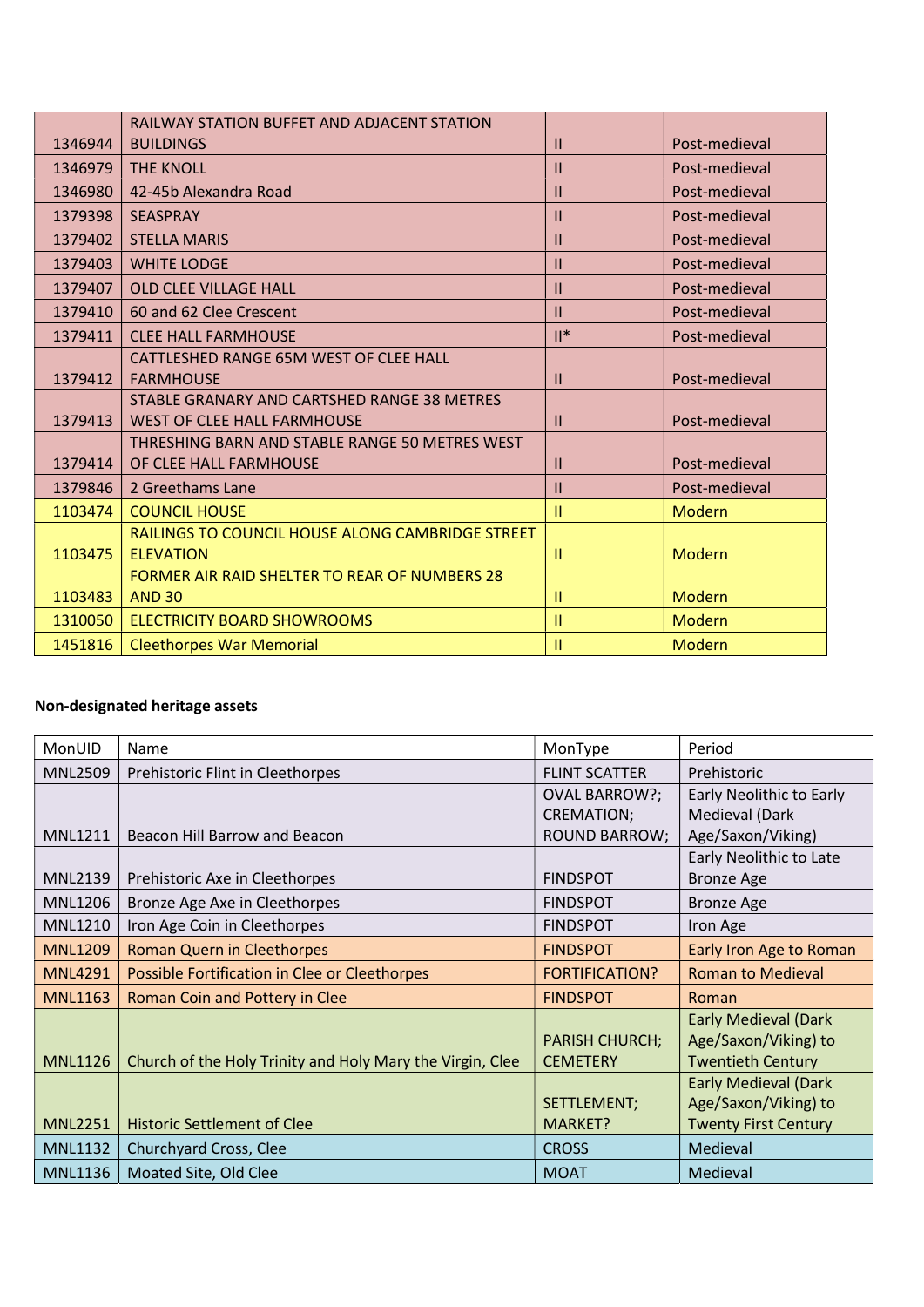| <b>MNL2141</b> | <b>Medieval Pit in Cleethorpes</b>                   | PIT                                  | Medieval                                 |
|----------------|------------------------------------------------------|--------------------------------------|------------------------------------------|
| <b>MNL2143</b> | Medieval Ditches in Cleethorpes                      | <b>DITCH</b>                         | Medieval                                 |
|                |                                                      | <b>WINDMILL</b>                      |                                          |
| <b>MNL2153</b> | Possible Mill Mound in Clee                          | MOUND?                               | Medieval                                 |
|                |                                                      | <b>BURIED SOIL</b>                   |                                          |
| <b>MNL2294</b> | Medieval Findspot in Cleethorpes                     | HORIZON?                             | Medieval                                 |
| <b>MNL442</b>  | Chapel of Ease, Itterby                              | <b>CHAPEL OF EASE</b>                | Medieval                                 |
|                |                                                      | SETTLEMENT,                          |                                          |
| <b>MNL1204</b> | Historic Settlement of Thrunscoe                     | MARKET?                              | Medieval                                 |
| <b>MNL1136</b> | Moated Site, Old Clee                                | <b>MOAT</b>                          | Medieval                                 |
| <b>MNL1150</b> | Kiln in Clee                                         | KILN?                                | Medieval                                 |
|                |                                                      | SETTLEMENT,                          |                                          |
| <b>MNL1204</b> | Historic Settlement of Thrunscoe                     | MARKET?                              | Medieval                                 |
|                |                                                      | SETTLEMENT,                          | <b>Medieval to Late Post</b>             |
| <b>MNL1203</b> | Historic Settlement of Itterby                       | MARKET?                              | Medieval                                 |
|                |                                                      | SETTLEMENT;                          | <b>Medieval to Late Post</b>             |
| <b>MNL1202</b> | <b>Historic Settlement of Hole</b>                   | MARKET?                              | Medieval                                 |
| <b>MNL3335</b> |                                                      | <b>BOUNDARY</b><br>DITCH?            | <b>Medieval to Late Post</b><br>Medieval |
|                | <b>Undated Ditches in Cleethorpes</b>                |                                      |                                          |
| <b>MNL1305</b> | Post Medieval Pottery in Clee                        | <b>FINDSPOT</b>                      | <b>Early Post Medieval</b>               |
| <b>MNL2491</b> | Timber Framed Cottage, Cambridge Street, Cleethorpes | <b>TIMBER FRAMED</b><br><b>HOUSE</b> | <b>Early Post Medieval</b>               |
|                |                                                      | <b>HOUSE</b>                         |                                          |
| <b>MNL617</b>  | 5 Greethams Lane, Old Clee                           | <b>MANOR HOUSE;</b>                  | <b>Early Post Medieval</b>               |
|                |                                                      | <b>CART SHED; COW</b>                |                                          |
|                |                                                      | HOUSE;                               |                                          |
|                |                                                      | <b>GRANARY;</b>                      |                                          |
|                |                                                      | STABLE;                              |                                          |
|                |                                                      | <b>THRESHING</b>                     |                                          |
|                |                                                      | BARN;                                |                                          |
| <b>MNL1245</b> | <b>Clee Hall Farm</b>                                | <b>FARMSTEAD</b>                     | <b>Post Medieval</b>                     |
|                |                                                      | <b>FOOTBALL</b>                      |                                          |
| <b>MNL1617</b> | <b>Football Ground, Cleethorpes</b>                  | <b>GROUND</b>                        | <b>Post Medieval</b>                     |
| <b>MNL1620</b> | Life Boat Inn, Kingsway, Cleethorpes                 | <b>INN</b>                           | <b>Post Medieval</b>                     |
| <b>MNL1622</b> | <b>Humberston Colonnade</b>                          | <b>COLONNADE</b>                     | <b>Post Medieval</b>                     |
| <b>MNL1624</b> | Cliff Hotel, Cleethorpes                             | <b>HOTEL</b>                         | <b>Post Medieval</b>                     |
|                |                                                      | <b>ODDFELLOWS</b>                    |                                          |
| <b>MNL1627</b> | <b>Oddfellows' Hall</b>                              | <b>HALL</b>                          | <b>Post Medieval</b>                     |
| <b>MNL1632</b> | Mill Place Windmill, Cleethorpes                     | <b>WINDMILL</b>                      | <b>Post Medieval</b>                     |
|                |                                                      | <b>BLACKSMITHS</b>                   |                                          |
| <b>MNL1633</b> | <b>Blacksmiths Workshop, Cleethorpes</b>             | <b>WORKSHOP</b>                      | <b>Post Medieval</b>                     |
| <b>MNL1634</b> | Leeds Arms, Cleethorpes                              | <b>PUBLIC HOUSE</b>                  | <b>Post Medieval</b>                     |
| <b>MNL1635</b> | Cross Keys, Cleethorpes                              | <b>PUBLIC HOUSE</b>                  | <b>Post Medieval</b>                     |
| <b>MNL4321</b> | Church Well, Cleethorpes                             | SPRING?                              | <b>Post Medieval</b>                     |
| <b>MNL1072</b> | Post Box, Highgate                                   | POST BOX                             | Late Post Medieval                       |
| <b>MNL1265</b> | Stella Maris, 8 Church Lane Old Clee                 | <b>HOUSE</b>                         | Late Post Medieval                       |
|                |                                                      | <b>NATIONAL</b>                      |                                          |
| <b>MNL1266</b> | Church Hall, 1 Church Lane, Clee                     | <b>SCHOOL</b>                        | Late Post Medieval                       |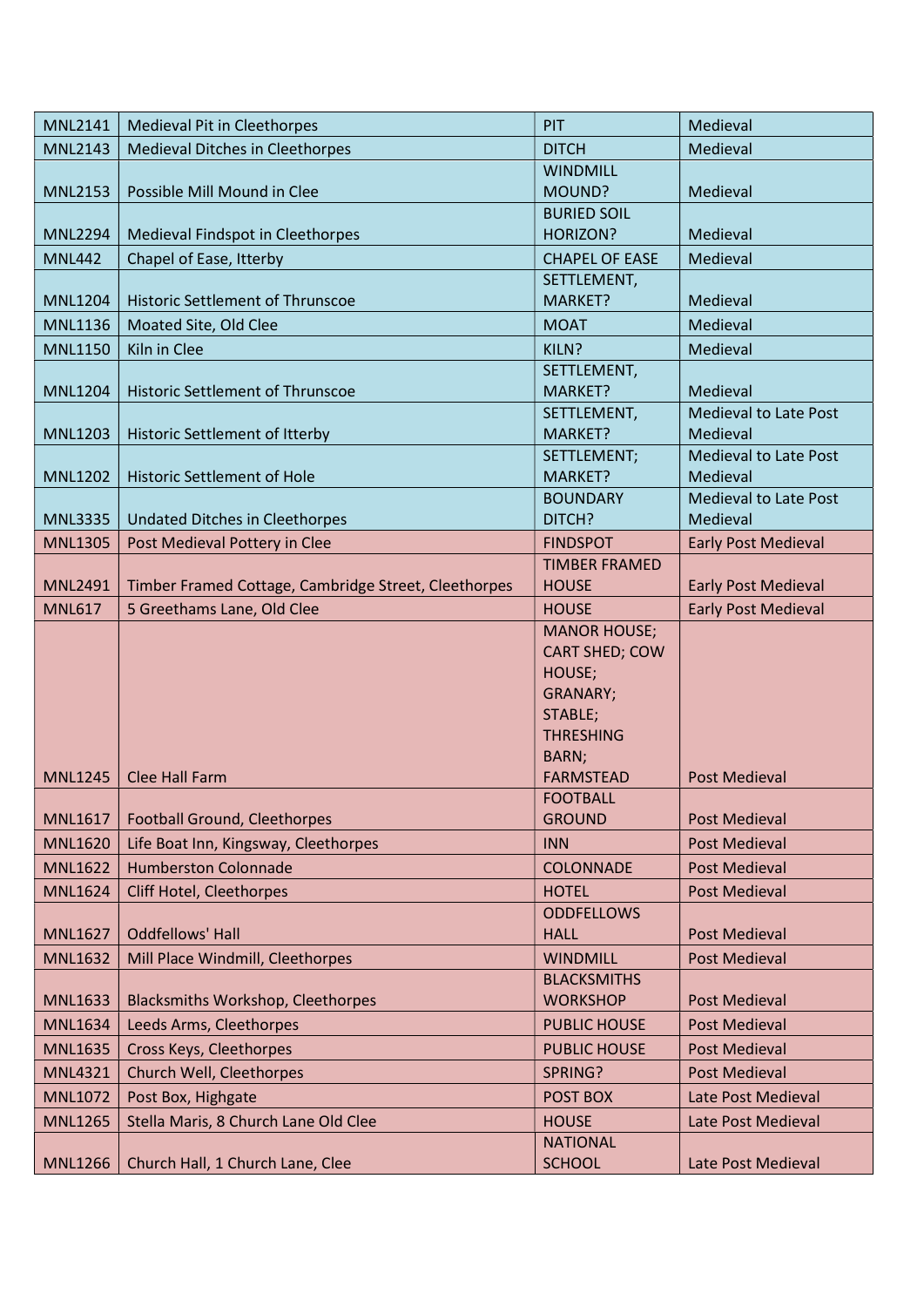|                |                                                        | HOUSE;                                  |                    |
|----------------|--------------------------------------------------------|-----------------------------------------|--------------------|
|                |                                                        | <b>BLACKSMITHS</b>                      |                    |
| <b>MNL1267</b> | Seaspray, 3 Church Lane, Clee                          | <b>WORKSHOP</b>                         | Late Post Medieval |
| <b>MNL1268</b> | White Lodge, 11 Church Lane Old Clee                   | <b>HOUSE</b>                            | Late Post Medieval |
| <b>MNL1270</b> | 52 Clee Crescent, Old Clee                             | <b>HOUSE</b>                            | Late Post Medieval |
| <b>MNL1271</b> | 60 & 62 Clee Crescent, Clee                            | <b>HOUSE</b>                            | Late Post Medieval |
| <b>MNL1277</b> | 2 Greethams Lane, Clee                                 | <b>HOUSE</b>                            | Late Post Medieval |
|                |                                                        | <b>REFRESHMENT</b>                      |                    |
|                |                                                        | ROOMS; CLOCK                            |                    |
| <b>MNL1471</b> | <b>Cleethorpes Railway Station (1884)</b>              | <b>TOWER; RAILWAY</b><br><b>STATION</b> | Late Post Medieval |
| <b>MNL1520</b> |                                                        | <b>TOWER MILL</b>                       | Late Post Medieval |
| <b>MNL1615</b> | Mill Road Windmill, Cleethorpes                        | <b>TERRACE</b>                          |                    |
|                | Spurnview Terrace, Thrunscoe Road                      |                                         | Late Post Medieval |
| <b>MNL1616</b> | Perseverance Terrace, Thrunscoe Road                   | <b>TERRACE</b>                          | Late Post Medieval |
| <b>MNL1618</b> | Highgate Terrace, Highgate                             | <b>TERRACE</b>                          | Late Post Medieval |
| <b>MNL1619</b> | Ludborough Terrace, Highgate                           | <b>TERRACE</b>                          | Late Post Medieval |
| <b>MNL1621</b> | Albion Terrace, Kingsway                               | <b>TERRACE</b>                          | Late Post Medieval |
| <b>MNL1623</b> | High Cliff Terrace, Highcliff Road                     | <b>TERRACE</b>                          | Late Post Medieval |
| <b>MNL1948</b> | <b>Public Baths in Cleethorpes</b>                     | <b>BATH HOUSE</b>                       | Late Post Medieval |
| <b>MNL1949</b> | <b>Fountain in Cleethorpes</b>                         | <b>FOUNTAIN</b>                         | Late Post Medieval |
| <b>MNL1950</b> | <b>Victor Colonnade</b>                                | <b>COLONNADE</b>                        | Late Post Medieval |
|                |                                                        | <b>METHODIST</b>                        |                    |
| <b>MNL2327</b> | Methodist Chapel, Chapel Yard, Cleethorpes             | <b>CHAPEL</b>                           | Late Post Medieval |
| <b>MNL2330</b> | Shops and Arcade, Market Street and Alexandra Road     | <b>SHOP; SHOPPING</b><br>ARCADE?        | Late Post Medieval |
|                |                                                        | PROMENADE;                              |                    |
| <b>MNL2411</b> | <b>Cleethorpes Promenade and Pier Gardens</b>          | <b>GARDEN</b>                           | Late Post Medieval |
|                |                                                        | FARMSTEAD;                              |                    |
| <b>MNL2463</b> | <b>Thrunscoe Farm</b>                                  | <b>FARMHOUSE</b>                        | Late Post Medieval |
|                |                                                        | FARMSTEAD;                              |                    |
| <b>MNL2464</b> | <b>Sidney Farm</b>                                     | <b>FARMHOUSE</b>                        | Late Post Medieval |
|                |                                                        | FARMSTEAD;                              |                    |
| <b>MNL2465</b> | <b>Farmstead in Clee</b>                               | <b>FARMHOUSE</b>                        | Late Post Medieval |
|                |                                                        | FARMSTEAD;<br><b>FARMHOUSE;</b>         |                    |
|                |                                                        | <b>BLACKSMITHS</b>                      |                    |
| <b>MNL2492</b> | White's Farm and Cherry Tree Cottage, Humber Street    | <b>WORKSHOP</b>                         | Late Post Medieval |
|                |                                                        | <b>BLACKSMITHS</b>                      |                    |
| <b>MNL2493</b> | Blacksmiths Workshop, Cambridge Road                   | <b>WORKSHOP</b>                         | Late Post Medieval |
| <b>MNL2600</b> | Former Albert Road Surgery, 32 Albert Road             | <b>SURGERY</b>                          | Late Post Medieval |
| <b>MNL2614</b> | 18 Elm Road                                            | <b>FARMHOUSE?</b>                       | Late Post Medieval |
|                |                                                        | <b>TERRACED</b>                         |                    |
| <b>MNL2619</b> | 15, 17 and 19 Highgate                                 | <b>HOUSE; SHOP</b>                      | Late Post Medieval |
| <b>MNL2642</b> | Wilkin Chapman, 46 St Peter TÇÖs Avenue                | <b>VILLA</b>                            | Late Post Medieval |
| <b>MNL2646</b> | 16,18, 20, 22 and 24 Seaview Street                    | <b>SHOP</b>                             | Late Post Medieval |
| <b>MNL2648</b> | 31, 33 and 35 Seaview Street                           | <b>SHOP</b>                             | Late Post Medieval |
| <b>MNL2649</b> | 47 and 49 Seaview Street and 20 Cambridge Street       | <b>SHOP</b>                             | Late Post Medieval |
| <b>MNL2650</b> | The Gallery, 51 Seaview Street and 31 Cambridge Street | <b>SHOP</b>                             | Late Post Medieval |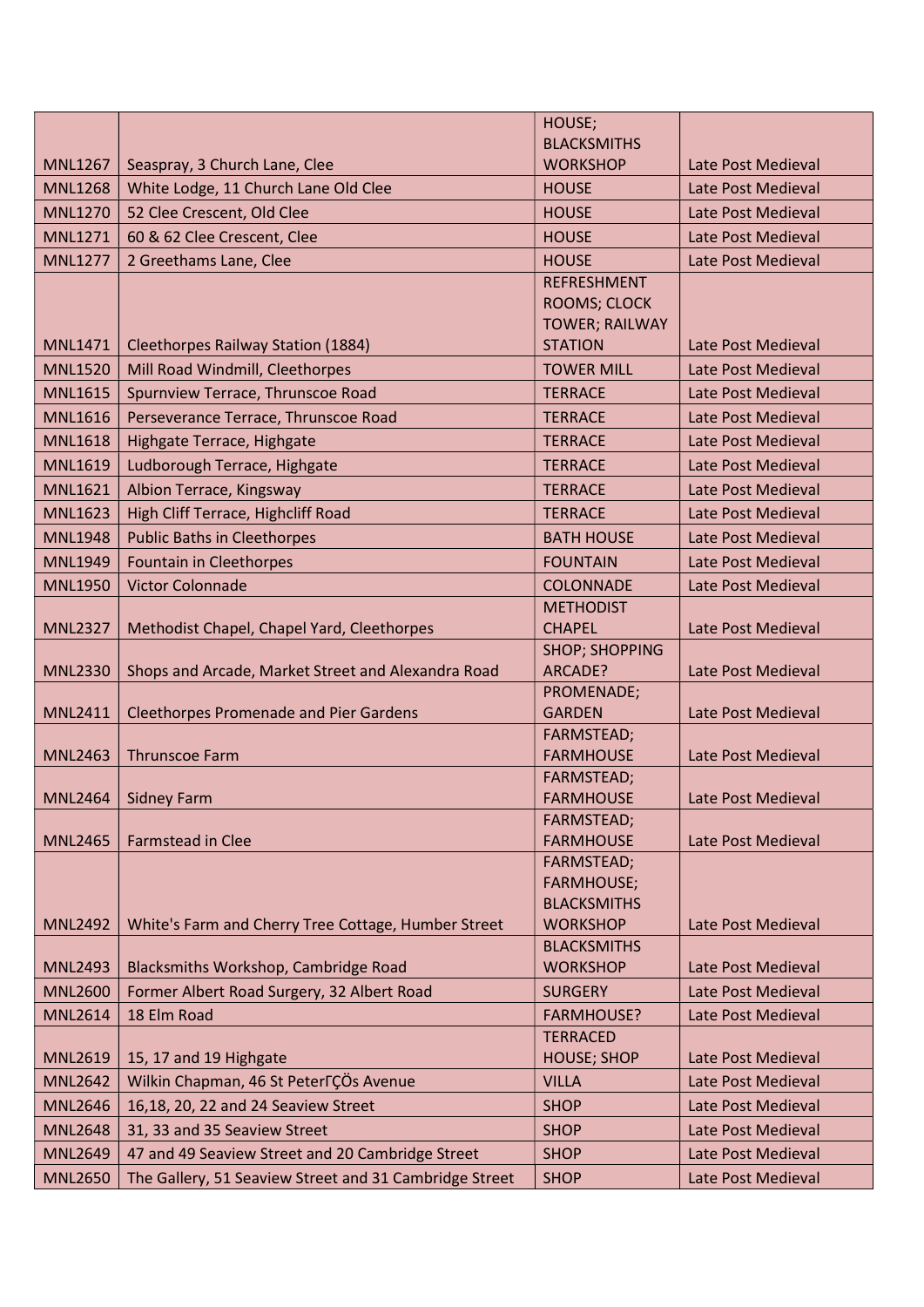| <b>MNL3164</b> | 50 and 52 St Peter's Avenue, Cleethorpes        | <b>TOWN HOUSE</b>                      | Late Post Medieval                                |
|----------------|-------------------------------------------------|----------------------------------------|---------------------------------------------------|
| <b>MNL3221</b> | Daisy Villa, 132 Mill Road                      | <b>VILLA</b>                           | Late Post Medieval                                |
| <b>MNL3222</b> | Glanford House, 130 Mill Road                   | <b>VILLA</b>                           | Late Post Medieval                                |
| <b>MNL3223</b> | Lyndhurst Terrace, 118-124 Mill Road            | <b>TERRACE</b>                         | Late Post Medieval                                |
| <b>MNL3224</b> | Hope Cottage, 112 Mill Road                     | <b>VILLA</b>                           | Late Post Medieval                                |
| <b>MNL3225</b> | Dowsing Crescent, 92-106 (even) Mill Road       | <b>TERRACE</b>                         | Late Post Medieval                                |
| <b>MNL3226</b> | 95 and 97 Mill Road                             | <b>VILLA</b>                           | Late Post Medieval                                |
| <b>MNL3227</b> | 119 Mill Road                                   | <b>VILLA</b>                           | Late Post Medieval                                |
| <b>MNL3228</b> | Fernbank, 135 Mill Road                         | <b>VILLA</b>                           | Late Post Medieval                                |
| <b>MNL3229</b> | Elsaford House, 163 Mill Road                   | <b>HOUSE</b>                           | Late Post Medieval                                |
| <b>MNL3230</b> | Corby House, 165 Mill Road                      | <b>HOUSE</b>                           | Late Post Medieval                                |
|                |                                                 | <b>FARMHOUSE;</b>                      |                                                   |
| <b>MNL3339</b> | Sam White's Farm, Bradford Street, Cleethorpes  | <b>FARMSTEAD</b>                       | Late Post Medieval                                |
|                |                                                 | FARMHOUSE?;                            |                                                   |
| <b>MNL3879</b> | Possible Farmstead, Alexandra Road, Cleethorpes | <b>FARMSTEAD?</b><br><b>FARMHOUSE;</b> | Late Post Medieval                                |
| <b>MNL3880</b> | Mackrill Farm, Greetham's Lane                  | <b>FARMSTEAD</b>                       | Late Post Medieval                                |
| <b>MNL3905</b> | Yarra House, Cleethorpes                        | <b>VILLA</b>                           | Late Post Medieval                                |
| <b>MNL4088</b> | Greetham's Farm, Market Place, Cleethorpes      | <b>FARMHOUSE</b>                       | Late Post Medieval                                |
| <b>MNL4104</b> | <b>Police Station, Grant Street</b>             | <b>POLICE STATION</b>                  | Late Post Medieval                                |
|                |                                                 | <b>PRIMITIVE</b>                       |                                                   |
|                |                                                 | <b>METHODIST</b>                       |                                                   |
| <b>MNL4116</b> | Primitive Methodist Chapel, Cambridge Street    | <b>CHAPEL</b>                          | Late Post Medieval                                |
| <b>MNL4222</b> | 36 Albert Road, Cleethorpes                     | <b>HOUSE</b>                           | Late Post Medieval                                |
| <b>MNL4223</b> | 38-44 Albert Road, Cleethorpes                  | <b>TERRACE</b>                         | Late Post Medieval                                |
| <b>MNL4224</b> | 3, 5 and 6 Alexandra Road, Cleethorpes          | <b>TERRACE</b>                         | Late Post Medieval                                |
| <b>MNL4225</b> | 2 and 4 Brighton Street, Cleethorpes            | <b>HOUSE; SHOP</b>                     | Late Post Medieval                                |
| <b>MNL4227</b> | 33 Cambridge Street, Cleethorpes                | <b>SHOP</b>                            | Late Post Medieval                                |
| <b>MNL424</b>  | The Old Vicarage, St Peter's Avenue             | <b>VICARAGE</b>                        | Late Post Medieval                                |
|                |                                                 | <b>SHOP; PUBLIC</b>                    |                                                   |
| <b>MNL4240</b> | 10 and 12 Sea View Street, Cleethorpes          | <b>HOUSE</b>                           | Late Post Medieval                                |
| <b>MNL4244</b> | 10 South Street, Cleethorpes                    | <b>HOUSE</b>                           | Late Post Medieval                                |
| <b>MNL4274</b> | Beacon at Beaconthorpe, Cleethorpes             | <b>BEACON</b>                          | Late Post Medieval                                |
| <b>MNL439</b>  | <b>Clee Field Farm</b>                          | FARMSTEAD;<br><b>FARMHOUSE</b>         | Late Post Medieval                                |
| <b>MNL464</b>  | <b>Ross Castle</b>                              | <b>FOLLY</b>                           | Late Post Medieval                                |
|                |                                                 | <b>PARISH CHURCH;</b>                  |                                                   |
| <b>MNL465</b>  | <b>Church of Saint Peter, Cleethorpes</b>       | <b>CEMETERY</b>                        | Late Post Medieval                                |
|                |                                                 | <b>RAILWAY</b>                         |                                                   |
|                |                                                 | <b>STATION; BUFFET;</b>                |                                                   |
| <b>MNL58</b>   | <b>Cleethorpes Railway Station (1863)</b>       | <b>OFFICE</b>                          | Late Post Medieval                                |
|                |                                                 | <b>FARMHOUSE;</b>                      |                                                   |
| <b>MNL585</b>  | Lockien, 9 Church Lane, Old Clee                | <b>FARMSTEAD</b>                       | Late Post Medieval                                |
| <b>MNL602</b>  | 75 St Peter's Avenue, Cleethorpes               | <b>VILLA</b>                           | Late Post Medieval                                |
|                |                                                 | WESLEYAN                               |                                                   |
| <b>MNL1628</b> | Wesleyan Methodist Chapel, Cleethorpes          | <b>METHODIST</b><br>CHAPEL;            | Late Post Medieval to<br><b>Twentieth Century</b> |
|                |                                                 |                                        |                                                   |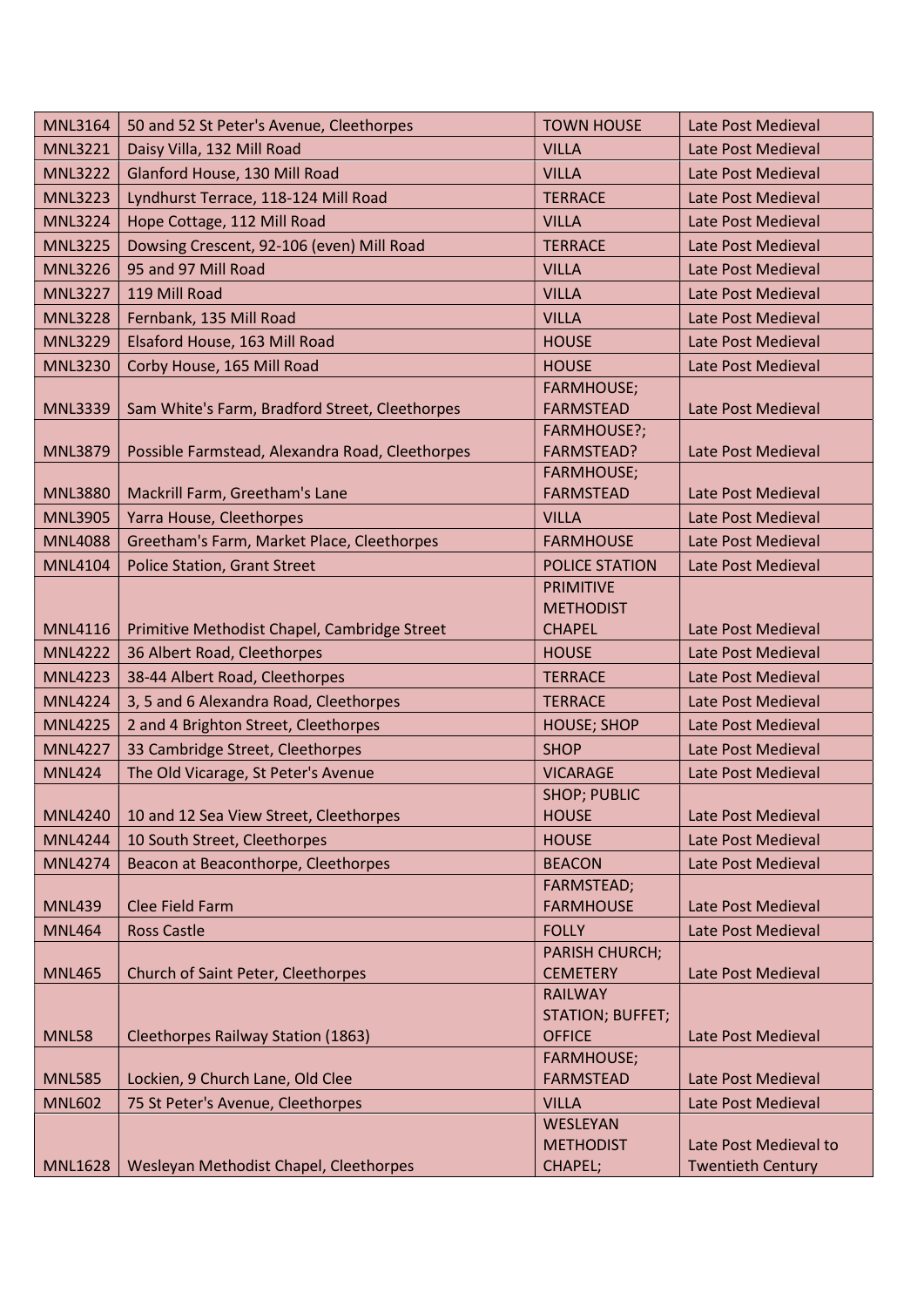|                |                                                                 | WESLEYAN              |                             |
|----------------|-----------------------------------------------------------------|-----------------------|-----------------------------|
|                |                                                                 | <b>METHODIST</b>      |                             |
|                |                                                                 | <b>CHAPEL; SUNDAY</b> |                             |
|                |                                                                 | <b>SCHOOL</b>         |                             |
|                |                                                                 | <b>COASTGUARD</b>     | Late Post Medieval to       |
| <b>MNL1638</b> | <b>Coastguard Station, Poplar Road</b>                          | <b>STATION</b>        | <b>Twentieth Century</b>    |
|                |                                                                 |                       | Late Post Medieval to       |
| <b>MNL1639</b> | Gas Works, Cleethorpes                                          | <b>GAS WORKS</b>      | <b>Twentieth Century</b>    |
|                |                                                                 |                       | Late Post Medieval to       |
| <b>MNL1665</b> | Dolphin Hotel, Alexandra Road, Cleethorpes                      | <b>HOTEL</b>          | <b>Twentieth Century</b>    |
|                |                                                                 | <b>DRINKING</b>       | Late Post Medieval to       |
| <b>MNL2325</b> | W MacFarlane & Co Drinking Fountain in Cleethorpes              | <b>FOUNTAIN</b>       | <b>Twentieth Century</b>    |
|                |                                                                 | <b>DRINKING</b>       | Late Post Medieval to       |
| <b>MNL2325</b> | W MacFarlane & Co Drinking Fountain in Cleethorpes              | <b>FOUNTAIN</b>       | <b>Twentieth Century</b>    |
|                | Queen's Hotel, Seaview Street and Cambridge Street,             | <b>PUBLIC HOUSE;</b>  | Late Post Medieval to       |
| <b>MNL2494</b> | Cleethorpes                                                     | <b>PUBLIC HOUSE</b>   | <b>Twentieth Century</b>    |
|                | Kemuel House, Agagia House, Eschol House and Rugby              |                       | Late Post Medieval to       |
| <b>MNL2634</b> | House 145 to 153 (odd) Mill Road                                | <b>VILLA</b>          | <b>Twentieth Century</b>    |
|                | The Nottingham House, 5 and 7 Seaview Street,                   |                       | Late Post Medieval to       |
| <b>MNL2644</b> | Cleethorpes                                                     | <b>PUBLIC HOUSE</b>   | <b>Twentieth Century</b>    |
|                |                                                                 |                       | Late Post Medieval to       |
| <b>MNL2647</b> | Fisherman <sub>F</sub> ÇÖs Arms, 29 Seaview Street, Cleethorpes | <b>PUBLIC HOUSE</b>   | <b>Twentieth Century</b>    |
|                |                                                                 |                       | Late Post Medieval to       |
| <b>MNL4233</b> | 6 to 12 High Street, Cleethorpes                                | <b>SHOP</b>           | <b>Twentieth Century</b>    |
|                |                                                                 | <b>NONCONFORMIST</b>  | Late Post Medieval to       |
| <b>MNL438</b>  | <b>Cleethorpes Municipal Cemetery</b>                           | CHAPEL;<br>CEMETERY;  | <b>Twentieth Century</b>    |
|                |                                                                 |                       | Late Post Medieval to       |
| <b>MNL443</b>  | The Knoll                                                       | <b>HOUSE; OFFICE</b>  | <b>Twentieth Century</b>    |
|                |                                                                 | HOUSE;                |                             |
|                |                                                                 | <b>RESTAURANT;</b>    |                             |
|                |                                                                 | <b>SHOPPING</b>       | Late Post Medieval to       |
| <b>MNL444</b>  | Woodliffe Villa, 41 Alexandra Road                              | <b>ARCADE</b>         | <b>Twentieth Century</b>    |
|                |                                                                 | THEATRE;              |                             |
|                |                                                                 | <b>AMUSEMENT</b>      | Late Post Medieval to       |
| <b>MNL446</b>  | Former Empire Theatre, 49 - 52 Alexandra Road                   | <b>ARCADE</b>         | <b>Twentieth Century</b>    |
|                |                                                                 | <b>PRIMITIVE</b>      |                             |
|                |                                                                 | <b>METHODIST</b>      |                             |
|                |                                                                 | CHAPEL;               |                             |
|                |                                                                 | <b>PRIMITIVE</b>      |                             |
|                |                                                                 | <b>METHODIST</b>      | Late Post Medieval to       |
| <b>MNL1625</b> | St Andrew's Methodist Church, St Peter's Avenue                 | <b>CHAPEL; CHAPEL</b> | <b>Twenty First Century</b> |
|                |                                                                 |                       | Late Post Medieval to       |
| <b>MNL1626</b> | School, St Peter's Avenue                                       | <b>SCHOOL</b>         | <b>Twenty First Century</b> |
|                |                                                                 |                       | Late Post Medieval to       |
| <b>MNL422</b>  | Worsley House, Poplar Road                                      | <b>HOUSE; WALL</b>    | <b>Twenty First Century</b> |
|                |                                                                 | <b>GRAMMAR</b>        |                             |
|                |                                                                 | SCHOOL;               |                             |
|                |                                                                 | <b>COMPREHENSIVE</b>  | Late Post Medieval to       |
| <b>MNL437</b>  | Matthew Humberston Comprehensive School                         | <b>SCHOOL</b>         | <b>Twenty First Century</b> |
| <b>MNL1245</b> | <b>Clee Hall Farm</b>                                           | <b>MANOR HOUSE,</b>   | <b>Post Medieval</b>        |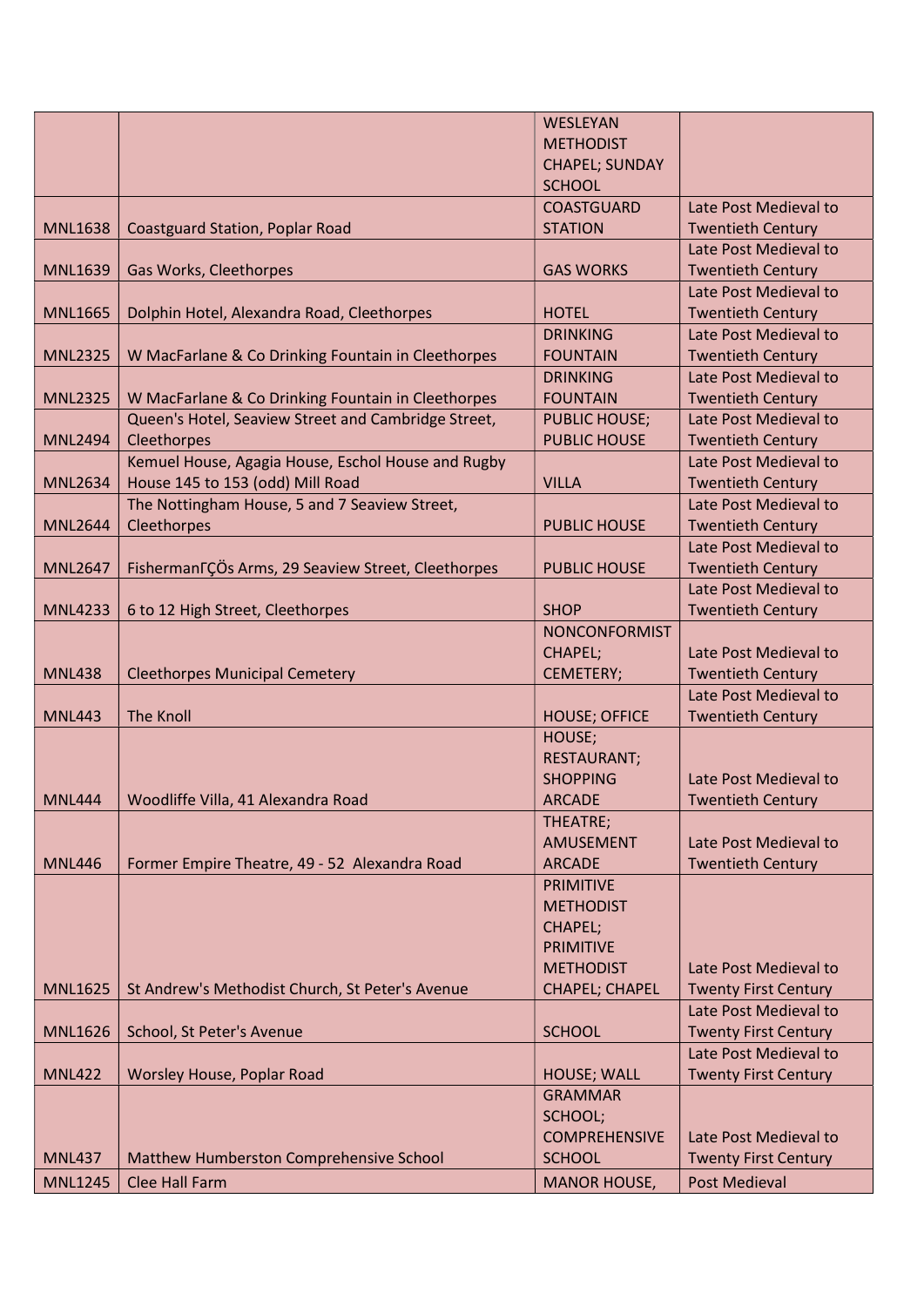|                |                                                          | <b>FARMSTEAD</b>                   |                          |
|----------------|----------------------------------------------------------|------------------------------------|--------------------------|
| <b>MNL1265</b> | Stella Maris, 8 Church Lane Old Clee                     | <b>HOUSE</b>                       | Late Post Medieval       |
|                |                                                          | <b>NATIONAL</b>                    |                          |
| <b>MNL1266</b> | Church Hall, 1 Church Lane, Clee                         | <b>SCHOOL</b>                      | Late Post Medieval       |
|                |                                                          | HOUSE,                             |                          |
|                |                                                          | <b>BLACKSMITHS</b>                 |                          |
| <b>MNL1267</b> | Seaspray, 3 Church Lane, Clee                            | <b>WORKSHOP</b>                    | Late Post Medieval       |
| <b>MNL1268</b> | White Lodge, 11 Church Lane Old Clee                     | <b>HOUSE</b>                       | Late Post Medieval       |
| <b>MNL1270</b> | 52 Clee Crescent, Old Clee                               | <b>HOUSE</b>                       | Late Post Medieval       |
| <b>MNL1271</b> | 60 & 62 Clee Crescent, Clee                              | <b>HOUSE</b>                       | Late Post Medieval       |
| <b>MNL1271</b> | 60 & 62 Clee Crescent, Clee                              | <b>HOUSE</b>                       | Late Post Medieval       |
| <b>MNL1277</b> | 2 Greethams Lane, Clee                                   | <b>HOUSE</b>                       | Late Post Medieval       |
|                | Manchester, Sheffield and Lincoln Railway - Cleethorpes  |                                    |                          |
| <b>MNL1302</b> | to Barton                                                | RAILWAY,                           | Late Post Medieval       |
|                |                                                          | <b>REFUSE DISPOSAL</b>             |                          |
| <b>MNL1013</b> | Landfill Site, Taylor's Avenue, Cleethorpes              | SITE; OSIER BED                    | <b>Twentieth Century</b> |
| <b>MNL1519</b> | <b>Chichester Road Cricket Ground</b>                    | <b>CRICKET GROUND</b>              | <b>Twentieth Century</b> |
| <b>MNL1650</b> | Sewage Inspection Pits, Cleethorpes                      | <b>SEWAGE WORKS</b>                | <b>Twentieth Century</b> |
|                |                                                          | <b>COASTAL</b>                     |                          |
| <b>MNL1651</b> | <b>Royal Naval Reserves Battery</b>                      | <b>BATTERY</b>                     | <b>Twentieth Century</b> |
| <b>MNL1653</b> | <b>Club House</b>                                        | <b>CLUB</b>                        | <b>Twentieth Century</b> |
| <b>MNL1654</b> | <b>Urban District Council Depot</b>                      | <b>YARD</b>                        | <b>Twentieth Century</b> |
|                |                                                          | <b>BRICKWORKS;</b>                 |                          |
| <b>MNL1656</b> | <b>Brick Works, Mill Road</b>                            | <b>KILN; TRAMWAY</b>               | <b>Twentieth Century</b> |
| <b>MNL1661</b> | <b>Royal Navy Reserves Battery</b>                       | <b>BATTERY</b>                     | <b>Twentieth Century</b> |
|                |                                                          | <b>FAIRGROUND</b>                  |                          |
| <b>MNL1673</b> | <b>Bicycle Railway, Cleethorpes</b>                      | <b>RIDE</b>                        | <b>Twentieth Century</b> |
| <b>MNL1674</b> |                                                          | <b>FAIRGROUND</b><br><b>RIDE</b>   | <b>Twentieth Century</b> |
|                | Switchback Railway, Cleethorpes                          | <b>SNOOKER HALL;</b>               |                          |
| MNL2158        | 26-28 High Street, Cleethorpes                           | <b>CINEMA</b>                      | <b>Twentieth Century</b> |
| <b>MNL2323</b> | <b>Electro-Matic Traffic Control Box in Pier Gardens</b> | <b>TRAFFIC LIGHTS</b>              | <b>Twentieth Century</b> |
|                |                                                          | PROMENADE;                         |                          |
| <b>MNL2412</b> | <b>Kingsway Gardens and Promenade</b>                    | <b>GARDEN</b>                      | <b>Twentieth Century</b> |
|                |                                                          | <b>BOATING LAKE;</b>               |                          |
| <b>MNL2413</b> | <b>Cleethorpes Boating Lake</b>                          | <b>PARK</b>                        | <b>Twentieth Century</b> |
|                |                                                          | <b>SECONDARY</b>                   |                          |
| <b>MNL2415</b> | Lindsey Lower School, Clee Road                          | <b>SCHOOL</b>                      | <b>Twentieth Century</b> |
|                |                                                          | <b>PUMPING</b>                     |                          |
| <b>MNL2416</b> | <b>Southern Outfall Pumping Station</b>                  | <b>STATION</b>                     | <b>Twentieth Century</b> |
| <b>MNL2418</b> | <b>Cleethorpes Library</b>                               | <b>LIBRARY</b>                     | <b>Twentieth Century</b> |
|                |                                                          | <b>LOCAL</b>                       |                          |
| <b>MNL2419</b> | <b>Civic Offices, Cleethorpes</b>                        | <b>GOVERNMENT</b><br><b>OFFICE</b> | <b>Twentieth Century</b> |
|                |                                                          | <b>APARTMENT</b>                   |                          |
| <b>MNL2420</b> | 1-18 Kingsway Court                                      | <b>BAPTIST CHAPEL;</b>             | <b>Twentieth Century</b> |
| <b>MNL2601</b> | <b>Cleethorpes Baptist Church</b>                        | <b>BOMB SITE</b>                   | <b>Twentieth Century</b> |
|                |                                                          | <b>TERRACE;</b>                    |                          |
| <b>MNL2603</b> | 21 to 24 Alexandra Road                                  | <b>SHOPPING</b>                    | <b>Twentieth Century</b> |
|                |                                                          |                                    |                          |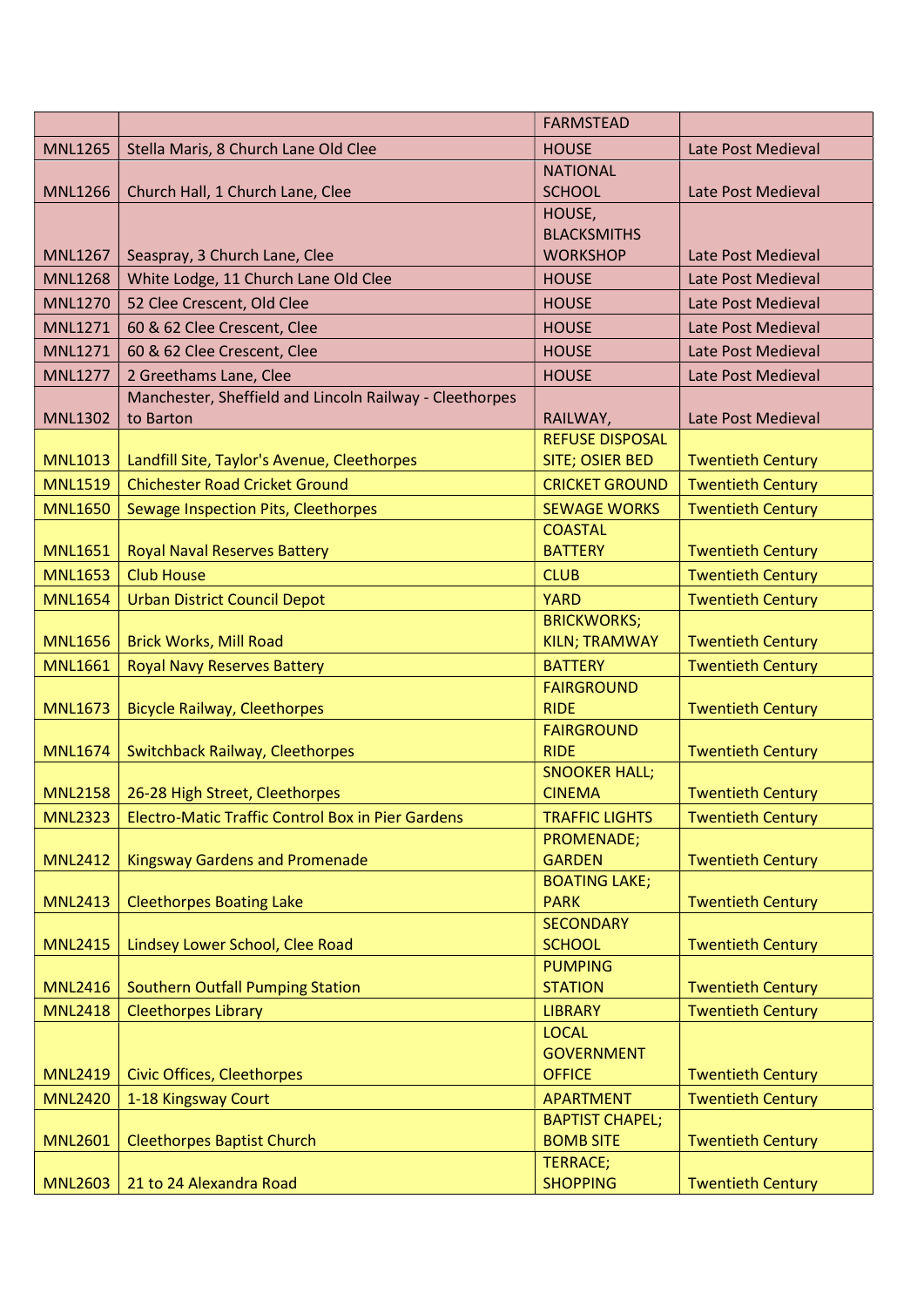|                |                                                           | <b>ARCADE</b>           |                          |
|----------------|-----------------------------------------------------------|-------------------------|--------------------------|
|                |                                                           | <b>TERRACE;</b>         |                          |
|                |                                                           | <b>SHOPPING</b>         |                          |
| <b>MNL2604</b> | 25 to 27 Alexandra Road                                   | <b>ARCADE</b>           | <b>Twentieth Century</b> |
|                |                                                           | <b>TERRACE;</b>         |                          |
|                |                                                           | <b>SHOPPING</b>         |                          |
| <b>MNL2605</b> | 30 to 35 Alexandra Road                                   | <b>ARCADE</b>           | <b>Twentieth Century</b> |
|                |                                                           | <b>TERRACE;</b>         |                          |
|                |                                                           | <b>SHOPPING</b>         |                          |
| <b>MNL2606</b> | 36 to 40 Alexandra Road                                   | <b>ARCADE</b>           | <b>Twentieth Century</b> |
| <b>MNL2607</b> | CrowFÇÖs Nest Hotel, Balmoral Road, Cleethorpes           | <b>HOTEL</b>            | <b>Twentieth Century</b> |
|                | 11 to 17 (odd), 19 to 33 (odd), 10 to 26 (even) and 28 to |                         |                          |
| <b>MNL2608</b> | 38 (even) Bradford Avenue                                 | <b>TERRACED HOUSE</b>   | <b>Twentieth Century</b> |
| <b>MNL2609</b> | 48 to 72 (even) Bradford Avenue                           | <b>TERRACED HOUSE</b>   | <b>Twentieth Century</b> |
|                |                                                           | <b>SEMI DETACHED</b>    |                          |
| <b>MNL2610</b> | 74 to 80 (even) Bradford Avenue                           | <b>HOUSE</b>            | <b>Twentieth Century</b> |
| <b>MNL2611</b> | 90 to 98 Bradford Avenue                                  | <b>TERRACED HOUSE</b>   | <b>Twentieth Century</b> |
| <b>MNL2613</b> | 1 to 23 Coronation Cottages                               | <b>ALMSHOUSE</b>        | <b>Twentieth Century</b> |
| <b>MNL2618</b> | Terracotta Row, 495 to 511 (odd) Grimsby Road             | <b>TERRACED HOUSE</b>   | <b>Twentieth Century</b> |
|                |                                                           | <b>DETACHED</b>         |                          |
| <b>MNL2620</b> | 86 Highgate                                               | <b>HOUSE</b>            | <b>Twentieth Century</b> |
|                |                                                           | <b>DETACHED</b>         |                          |
| <b>MNL2621</b> | 18 Isaac <sub>r</sub> ÇÖs Hill                            | <b>HOUSE</b>            | <b>Twentieth Century</b> |
|                |                                                           | <b>RESTAURANT;</b>      |                          |
|                |                                                           | <b>FREEMASONS</b>       |                          |
| <b>MNL2622</b> | Cromwell Banqueting, 1 King TÇÖs Road, Cleethorpes        | <b>HALL</b>             | <b>Twentieth Century</b> |
| <b>MNL2623</b> | Summerfield TÇÖs, 7 King TÇÖs Road                        | <b>VILLA?</b>           | <b>Twentieth Century</b> |
| <b>MNL2624</b> | 14 to 18 Market Street                                    | <b>TERRACE</b>          | <b>Twentieth Century</b> |
| <b>MNL2625</b> | 2 to 10 (even) Mill Road                                  | <b>TERRACED HOUSE</b>   | <b>Twentieth Century</b> |
| <b>MNL2626</b> | 123 Mill Road                                             | <b>VILLA</b>            | <b>Twentieth Century</b> |
| <b>MNL2627</b> | Coronation Cottages, 76 to 90 Mill Road                   | <b>ALMSHOUSE</b>        | <b>Twentieth Century</b> |
| <b>MNL2629</b> | 125 Mill Road                                             | <b>VILLA</b>            | <b>Twentieth Century</b> |
| <b>MNL2630</b> | Blenheim House, 131 Mill Road                             | <b>VILLA</b>            | <b>Twentieth Century</b> |
| <b>MNL2631</b> | Filey House, 143 Mill Road                                | <b>VILLA</b>            | <b>Twentieth Century</b> |
| <b>MNL2632</b> | Hebron House, 134 Mill Road                               | <b>VILLA</b>            | <b>Twentieth Century</b> |
| <b>MNL2633</b> | Albemarle House, 136 Mill Road                            | <b>VILLA</b>            | <b>Twentieth Century</b> |
| <b>MNL2635</b> | Eskdale Villa, 161 Mill Road                              | <b>VILLA</b>            | <b>Twentieth Century</b> |
| <b>MNL2636</b> | 20 Oxford Street                                          | VILLA?                  | <b>Twentieth Century</b> |
|                |                                                           | <b>DETACHED</b>         |                          |
| <b>MNL2637</b> | 110 Oxford Street                                         | <b>HOUSE</b>            | <b>Twentieth Century</b> |
| <b>MNL2638</b> | <b>Westlands, 111 Oxford Street</b>                       | <b>VILLA</b>            | <b>Twentieth Century</b> |
|                |                                                           | <b>POLICE STATION;</b>  |                          |
| <b>MNL2640</b> | Humberside Police Station, 45-47 Princel COs Road         | <b>POLICE HOUSE</b>     | <b>Twentieth Century</b> |
| <b>MNL2643</b> | St Peter TÇÖs Church Hall, St Peter TÇÖs Avenue           | <b>CHURCH HALL</b>      | <b>Twentieth Century</b> |
| <b>MNL2645</b> | HSBC, 11 and 13 Seaview Street                            | <b>BANK (FINANCIAL)</b> | <b>Twentieth Century</b> |
| <b>MNL2651</b> | Haverstoe House, 1 Taylor TÇÖs Avenue                     | <b>MANOR HOUSE</b>      | <b>Twentieth Century</b> |
|                |                                                           | <b>VILLA</b>            | <b>Twentieth Century</b> |
| <b>MNL2652</b> | 6 Thrunscoe Road                                          |                         |                          |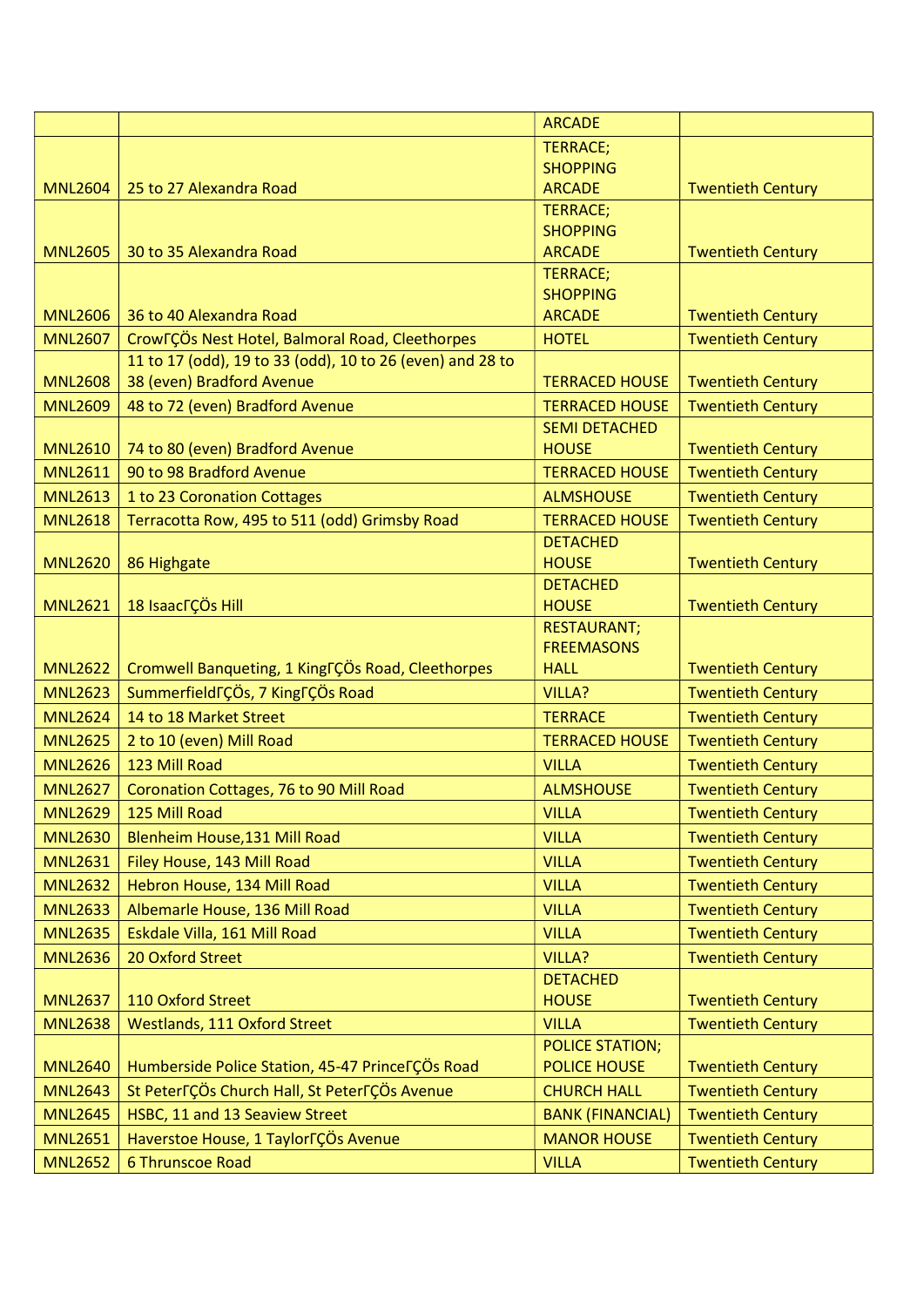| <b>MNL2740</b> | <b>66 Clee Crescent</b>                       | <b>VILLA</b>            | <b>Twentieth Century</b> |
|----------------|-----------------------------------------------|-------------------------|--------------------------|
| <b>MNL2984</b> | Signal Box, Cleethorpes Railway Branch        | <b>SIGNAL BOX</b>       | <b>Twentieth Century</b> |
| <b>MNL3220</b> | The Rookery, 138 Mill Road                    | <b>VILLA</b>            | <b>Twentieth Century</b> |
| <b>MNL3231</b> | 171 and 173 Mill Road                         | <b>HOUSE</b>            | <b>Twentieth Century</b> |
| <b>MNL3232</b> | The Cottage, 175 Mill Road                    | <b>HOUSE</b>            | <b>Twentieth Century</b> |
| <b>MNL3902</b> | Historic Street Lights, Bradford Avenue       | <b>LAMP POST</b>        | <b>Twentieth Century</b> |
| <b>MNL3903</b> | 221 Clee Road                                 | <b>VILLA</b>            | <b>Twentieth Century</b> |
| <b>MNL4067</b> | 40 Bradford Avenue, Cleethorpes               | <b>HOUSE</b>            | <b>Twentieth Century</b> |
| <b>MNL4068</b> | 42 Bradford Avenue, Cleethorpes               | <b>HOUSE</b>            | <b>Twentieth Century</b> |
| <b>MNL4069</b> | 115 Oxford Street, Cleethorpes                | <b>HOUSE</b>            | <b>Twentieth Century</b> |
| <b>MNL4070</b> | 63 to 75 (odd) Bradford Avenue, Cleethorpes   | <b>TERRACE</b>          | <b>Twentieth Century</b> |
| <b>MNL4071</b> | 93 Bradford Avenue, Cleethorpes               | <b>HOUSE</b>            | <b>Twentieth Century</b> |
| <b>MNL4072</b> | 2 and 3 Alexandra Road, Cleethorpes           | <b>TERRACE</b>          | <b>Twentieth Century</b> |
| <b>MNL4073</b> | 9 Seaview Street, Cleethorpes                 | <b>BUILDING</b>         | <b>Twentieth Century</b> |
| <b>MNL4074</b> | 12 Market Street, Cleethorpes                 | <b>BUILDING</b>         | <b>Twentieth Century</b> |
| <b>MNL4075</b> | 22 and 24 Market Street, Cleethorpes          | <b>BUILDING</b>         | <b>Twentieth Century</b> |
| <b>MNL4076</b> | 37 to 51 (odd) Market Street, Cleethorpes     | <b>BUILDING</b>         | <b>Twentieth Century</b> |
| <b>MNL4077</b> | 25 to 29 (odd) Market Street, Cleethorpes     | <b>BUILDING</b>         | <b>Twentieth Century</b> |
| <b>MNL4078</b> | 15 to 23 (odd) Market Street, Cleethorpes     | <b>BUILDING</b>         | <b>Twentieth Century</b> |
| <b>MNL4079</b> | 6 and 8 Seaview Street, Cleethorpes           | <b>BUILDING</b>         | <b>Twentieth Century</b> |
| <b>MNL4080</b> | 14 Seaview Street, Cleethorpes                | <b>BUILDING</b>         | <b>Twentieth Century</b> |
| <b>MNL4081</b> | 26 Seaview Street, Cleethorpes                | <b>BUILDING</b>         | <b>Twentieth Century</b> |
| <b>MNL4082</b> | 17 to 25 (odd) Seaview Street, Cleethorpes    | <b>TERRACE</b>          | <b>Twentieth Century</b> |
| <b>MNL4083</b> | 37 to 43 (odd) Seaview Street, Cleethorpes    | <b>BUILDING</b>         | <b>Twentieth Century</b> |
| <b>MNL4084</b> | 16 South Street, Cleethorpes                  | <b>SHOP</b>             | <b>Twentieth Century</b> |
| <b>MNL4085</b> | 8 to 14 (even) Brighton Street, Cleethorpes   | <b>HOUSE</b>            | <b>Twentieth Century</b> |
| <b>MNL4086</b> | 3 to 7 (odd) Brighton Street, Cleethorpes     | <b>BUILDING</b>         | <b>Twentieth Century</b> |
| <b>MNL4087</b> | 2 to 14 (even) Hope Street, Cleethorpes       | <b>BUILDING</b>         | <b>Twentieth Century</b> |
| <b>MNL4102</b> | 20 Market Street, Cleethorpes                 | <b>BANK (FINANCIAL)</b> | <b>Twentieth Century</b> |
| <b>MNL4226</b> | 49 Cambridge Street, Cleethorpes              | <b>HOUSE; SHOP</b>      | <b>Twentieth Century</b> |
| <b>MNL4228</b> | 16-18 Cambridge Street, Cleethorpes           | <b>SHOP</b>             | <b>Twentieth Century</b> |
| <b>MNL4229</b> | 10 and 12 Cambridge Street, Cleethorpes       | <b>SHOP</b>             | <b>Twentieth Century</b> |
| <b>MNL4230</b> | <b>Cleethorpes Rock Shop</b>                  | <b>SHOP</b>             | <b>Twentieth Century</b> |
| <b>MNL4231</b> | <b>Submarine Restaurant, Cleethorpes</b>      | <b>RESTAURANT</b>       | <b>Twentieth Century</b> |
| <b>MNL4232</b> | Central Promenade Parlours 1 & 2, Cleethorpes | <b>SHOP</b>             | <b>Twentieth Century</b> |
| <b>MNL4232</b> | Central Promenade Parlours 1 & 2, Cleethorpes | <b>SHOP</b>             | <b>Twentieth Century</b> |
| <b>MNL4234</b> | 22 and 24 High Street, Cleethorpes            | <b>SHOP</b>             | <b>Twentieth Century</b> |
| <b>MNL4235</b> | 40-42 High Street, Barclays Bank, Cleethorpes | <b>SHOP</b>             | <b>Twentieth Century</b> |
| <b>MNL4236</b> | 4-12 Knoll Street, Cleethorpes                | <b>TERRACE</b>          | <b>Twentieth Century</b> |
| <b>MNL4237</b> | 31 to 35 (odd) Market Street, Cleethorpes     | <b>TERRACE</b>          | <b>Twentieth Century</b> |
| <b>MNL4238</b> | 26 Market Street, Cleethorpes                 | <b>SHOP</b>             | <b>Twentieth Century</b> |
| <b>MNL4239</b> | 30 Market Street, Cleethorpes                 | <b>SHOP</b>             | <b>Twentieth Century</b> |
| <b>MNL4241</b> | 15 Seaview Street, Cleethorpes                | <b>BUILDING</b>         | <b>Twentieth Century</b> |
| <b>MNL4242</b> | 45 Seaview Street, Cleethorpes                | <b>SHOP</b>             | <b>Twentieth Century</b> |